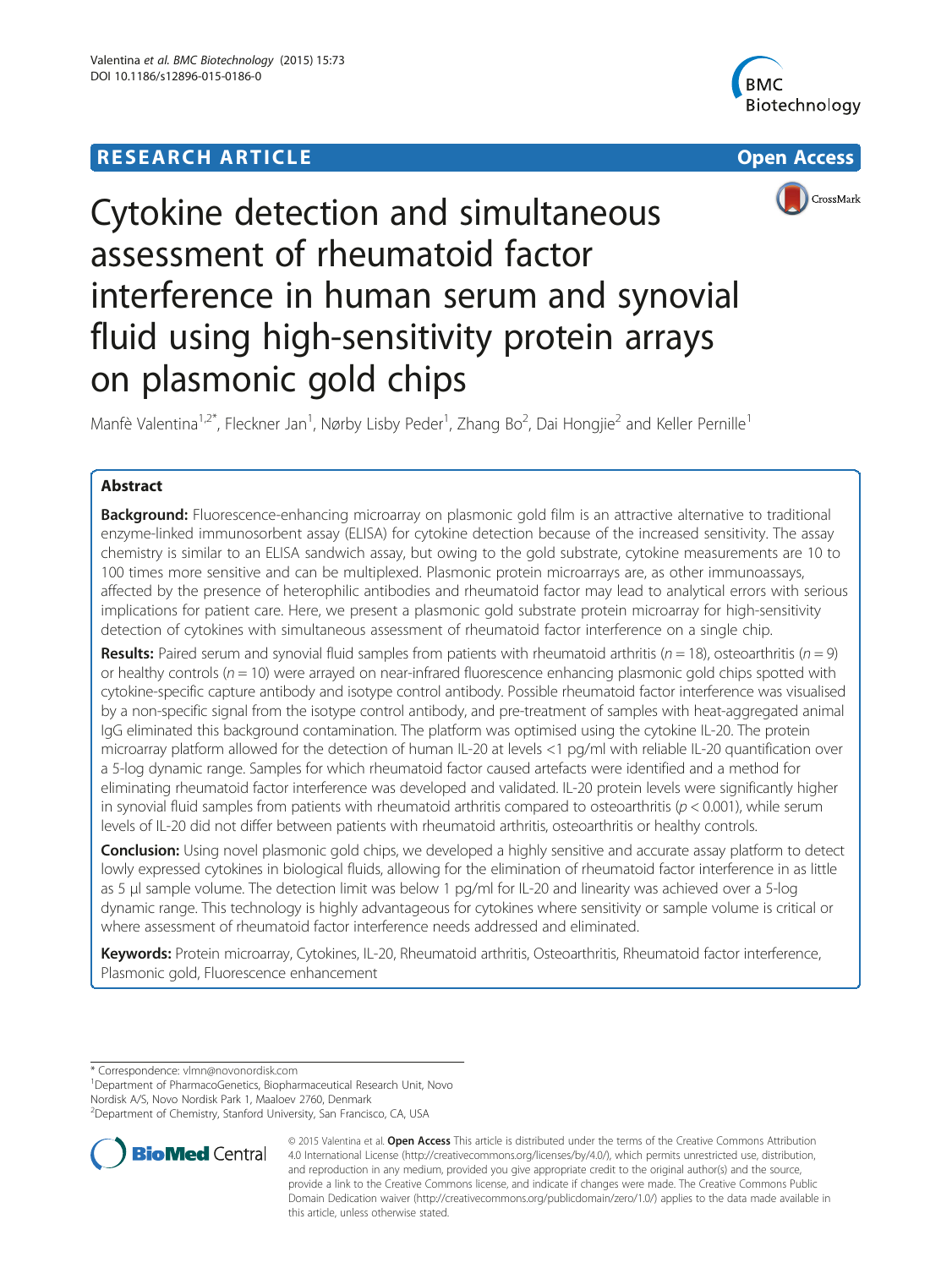#### Background

Cytokines are low molecular weight proteins that exert pleiotropic effects on cells involved in the immune and acute phase responses. Because cytokines are crucially involved in many biological processes such as hematopoiesis, immunity, tumour genesis, haemostasis, vascularization and repair of connective tissues, deregulation of cytokines is implicated in the pathophysiology of a variety of human diseases and may be used to refine diagnosis, measure the progress of diseases, or predict and monitor the effects of treatment [\[1\]](#page-5-0). Cytokine measurements using enzymelinked immunosorbent assay (ELISA), the current standard procedure for protein quantification [[2\]](#page-5-0), is often limited by the requirement of high sample volume (at least 50  $\mu$ L), narrow dynamic range and low throughput due to the analysis of a single analyte per sample [[3](#page-5-0)]. Compared with ELISA, protein microarray technology on fluorescence-enhancing plasmonic gold films recently described by Tabakman et al. [\[4](#page-5-0)] provides improved sensitivity and a broader dynamic range while allowing for high-throughput analysis of multiple determinants within a single sample [[5](#page-5-0)–[7\]](#page-5-0).

We wanted to optimise this platform to work on cytokines that are lowly expressed. We further wanted to apply the technology on biological fluids from patients with rheumatoid arthritis (RA) where samples are often scarce in volume and may be compromised by the presence of heterophilic antibodies. We chose IL-20 as a model cytokine due its widely described role in the pathogenesis of several autoimmune diseases, including psoriasis and RA [[8\]](#page-5-0). IL-20 is up-regulated in psoriatic skin [\[9](#page-5-0)], whereas in RA patients, it is expressed in synovial fibroblasts, mononuclear cells and neutrophil granulocytes of the synovial membrane [[10\]](#page-5-0). No evidence supports a role for IL-20 in the systemic immune response, suggesting that IL-20 acts at local sites of inflammation in RA patients. Finally, IL-20 is involved in tumour growth and metastasis and represents a promising target in the treatment of breast, bladder and lung cancers [\[11](#page-5-0)–[13\]](#page-5-0).

IL-20 protein levels in human biological fluids reportedly range from 60 pg/ml to 1650 ng/ml [\[10](#page-5-0), [14, 15](#page-5-0)]. For ELISA measurements, multiple sample dilutions are required to cover this range, making reliable measurements of serum/plasma and synovial fluid (SF) IL-20 challenging. Heterophilic antibodies, including Rheumatoid Factor (RF), further compromise data reliability, as RF causes falsely increased or false positive results when the cytokine is detected using traditional immunoassays, e.g. ELISA, or bead based assays [[16](#page-5-0)]. RF mainly interferes with the measurement of cytokines by crosslinking capture and detection antibodies [[17\]](#page-5-0). RF has a prevalence of up to 80 % in RA patients and 15 % in healthy individuals [[17](#page-5-0), [18](#page-5-0)], thus there is a tremendous

need for novel sensitive assays that can assess and eliminate potential RF interference while having a broad detection range.

Here, we show that by exploiting the near-infrared physical fluorescence enhancement provided by a gold film, plasmonic protein microarrays can detect cytokines at sensitivities <1 pg/ml while covering a 5-log dynamic range. On the same chip, RF interference was assessed and false positive results caused by RF were eliminated. The sample volume required was low  $(<5 \mu l$ ), providing major advantages when limited amounts of biological materials are available.

# Results

# Detection of IL-20 protein levels using plasmonic gold substrates

Highly similar standard curves were obtained from recombinant human (rh)-IL-20 expressed in E.Coli (produced by Novo Nordisk A/S or by R&D Systems) or HEK-293 (produced by Novo Nordisk A/S) (Fig. [1a](#page-2-0)), suggesting that post-translational modifications do not interfere with detection of IL-20. Thus, IL-20 levels were determined based on E.Coli-expressed rh-IL-20 (Novo Nordisk A/S). Levels of IL-20 in the subject samples ranged from 11–650 pg/ml.

Detection of IL-20 showed linearity over a 5-log dynamic range covering 2–20,000 pg/ml ( $r^2$  > 0.99) (Fig. [1a](#page-2-0)), allowing for accurate cytokine quantification without the need for multiple dilutions. Limit of detection (LOD) was 0.2 pg/ml. Lower limit of quantification (LLOQ) was 2 pg/ml, while the accuracy of the back-calculated calibrator concentration was 91 % (87-95 %) and precision (coefficient of variation, CV%) was <20 %. Similar sensitivities and dynamic ranges were obtained for other cytokines; IL-6, TNFα, IL-1β and IL-10 (data not shown). Spike-in recovery measurements were performed in serum samples from three healthy controls (HC) and were 93 % (72-113 %), which is within the technical specification range of 70-130 % [[2\]](#page-5-0).

# Elimination of RF interference

Spike-in recovery of cytokines in serum samples from RA patients were affected by the presence of RF (data not shown), highlighting the need for an estimate of RF interference and a protocol for eliminating the erroneous signal amplification. Regardless of whether anti-IL-20 or isotype control was used as capture antibody, the fluorescence signals were similar for two RA serum samples (Fig. [1b\)](#page-2-0), indicating that RF interfered with IL-20 detection resulting in false positive signals. Pre-treatment of samples with a mix of animal IgGs that were previously heat aggregated, eliminated the RF interference (Fig. [1b](#page-2-0)).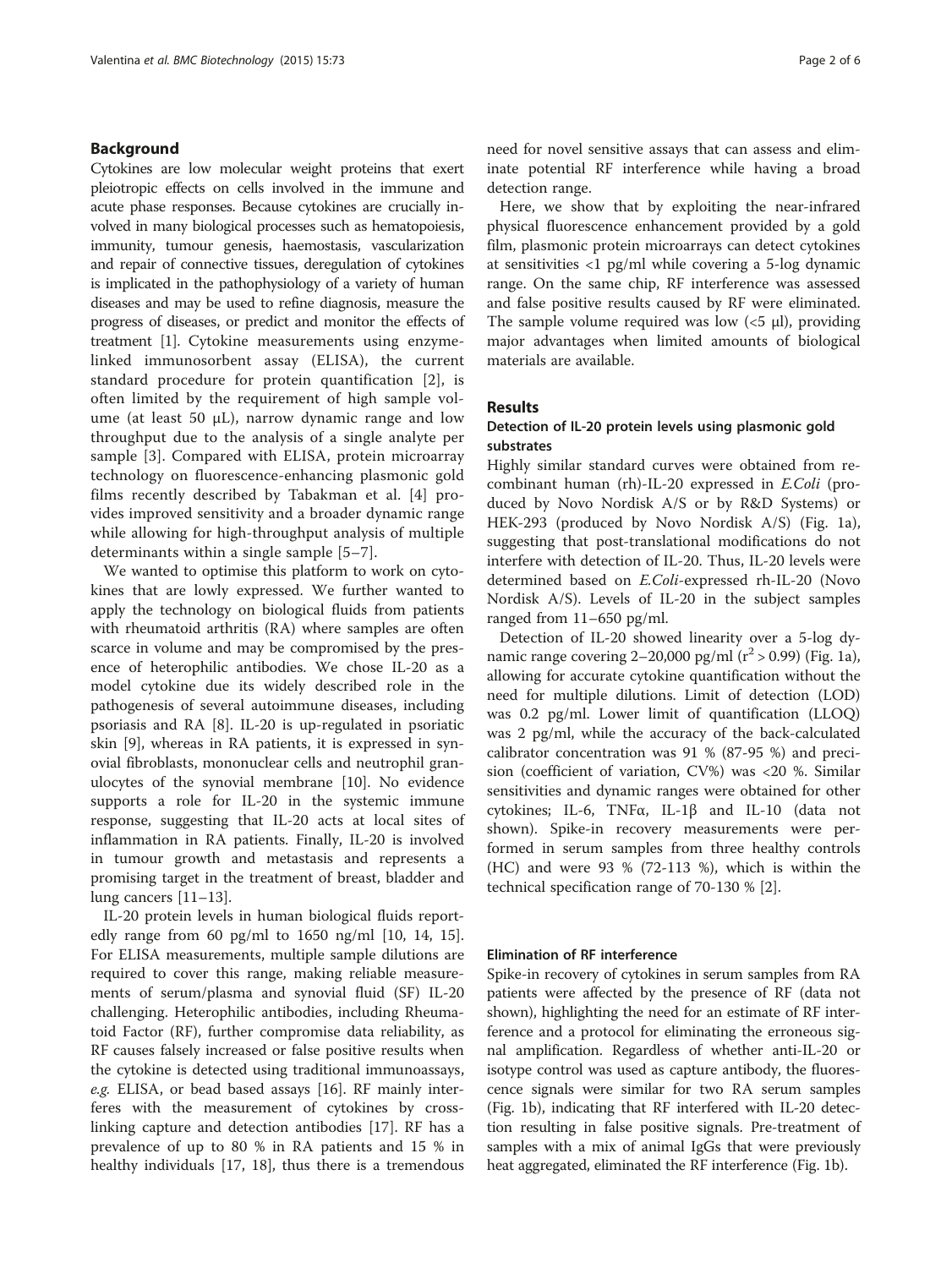<span id="page-2-0"></span>

Fig 1 IL-20 quantification using plasmonic gold substrates. a) IL-20 standard curves obtained using rh-IL-20 expressed in E.Coli (produced by Novo Nordisk A/S (), or R&D Systems ()) or in HEK-293 (Novo Nordisk A/S ()). rh-IL-20 was diluted in 5 % BSA in PBS. Median ± SD fluorescence intensities are shown. Lower limit of quantification (LLOQ) is indicated by the vertical dotted line. b) Fluorescence intensities for IL-20 and isotype control capture antibodies before and after pre-incubation with a mix of animal IgGs. Serum (black) and synovial fluid (white) mean IL-20 levels ± SD for two donors are shown. Representative maps (inserts) shown for one donor

Levels of IL-20 in serum and synovial fluid of RA patients IL-20 levels in SF were significantly higher ( $p < 0.001$ ) in RA patients (60 pg/ml, 24–445 pg/ml) than in patients with osteoarthritis (OA) (32 pg/ml, 11–55 pg/ml) (Fig. [2a\)](#page-3-0). However, IL-20 levels in serum were comparable for RA (89 pg/ml, 45–643 pg/ml), OA (66 pg/ml, 30–105 pg/ml), or HC (71 pg/ml, 40–80 pg/ml) (Fig. [2b](#page-3-0)). Pairwise comparison showed that the serum levels of IL-20 were higher than the corresponding SF levels in OA

patients ( $p = 0.0078$ ), while this was not the case in RA patients ( $p = 0.167$ ; Fig. [2c](#page-3-0)).

# Discussion

RF interference in immuno-assays is a significant source of uncertainty in medical testing and may cause misleading interpretation of the results for RA patients [[19\]](#page-5-0). So far, detection of RF interference has required measurement of the same sample before and after addition of a blocking agent [[20\]](#page-5-0) or following sample pre-treatment in non-immune serum [[21](#page-5-0)]. However these tests require a large sample volume (up to 400 μl) [\[19\]](#page-5-0), and may be inconclusive or require re-collection of sample material. This study provides a novel protein microarray platform based on plasmonic gold films that reliably detects cytokines and assess for RF interference in 5 μl sample volume.

This study focused on IL-20 due to its pro-inflammatory role in autoimmune diseases and because this cytokine requires a high-sensitivity assay for detection in SF where limited sample material is available. However, the technology can be applied to other cytokines provided that good capture and detection antibody pairs can be obtained. We have further optimised the assay for IL-6, TNFα, IL-1β and IL-10.

IL-20 levels in SF have been measured using ELISA [[10, 22](#page-5-0)]. However data reliability needs to be confirmed by negating an effect of RF [\[16\]](#page-5-0), as traditional immunoassays produce high background noise if RF is present [[4\]](#page-5-0). By analysing serum and SF samples in arrays spotted both with anti-IL-20 antibody and isotype control antibody, we could assess for false positive measurements and show the successful elimination of RF interference. The use of plasmonic gold substrates provided fluorescence enhancement, lowering the LOD to 0.2 pg/ml, a level ~100 times lower than a traditional ELISA kit (Human IL-20 Quantikine ELISA Kit, R&D systems, LOD is  $\sim$ 20 pg/ml). Plasmonic gold chips also supported a wider dynamic range covering linear IL-20 detection over a 5-log dynamic range (2–2000 pg/ml,  $r^2$  > 0.99) and inter and intra-runs CV of <20 %.

Similarly to data by Hsu et al. [\[10\]](#page-5-0), we showed that IL-20 levels were significantly higher in SF samples from patients with RA compared to OA ( $p < 0.001$ ). Our findings were in contrast with those of Scrivo et al. [\[22](#page-5-0)], who reported increased IL-20 levels in serum of RA compared to OA and HC. Of note, the subjects included in the latter study are not comparable to ours in terms of number and clinical features. Moreover, RF interference was not assessed in the paper by Scrivo et al. The IL-20 increase in SF of RA patients rather than in the circulation supported a role for IL-20 at the site of inflammation rather than in the systemic immune response.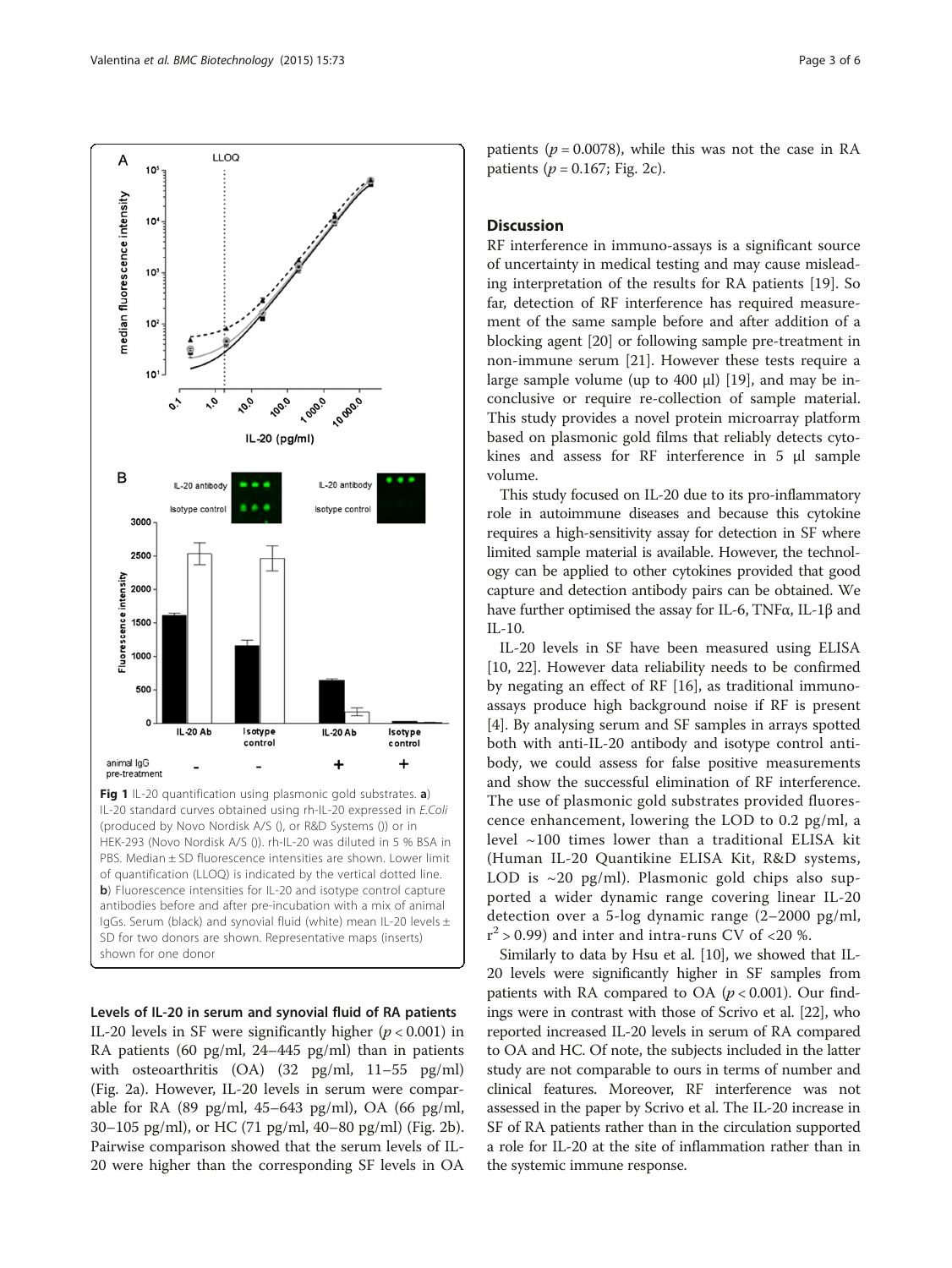<span id="page-3-0"></span>

Although traditional ELISA remains the method of choice for cytokine detection in clinical laboratories, the presence of RF will lead to analytical errors with serious implications for patient care [\[23\]](#page-5-0). We show that artefacts caused by RF assay interference can be eliminated by a simple sample pre-treatment using heat-aggregated animal IgG. RF elimination can be done without affecting assay sensitivity or cytokine detection. This platform was validated using serum and SF samples from patients with RA, OA and HC. Our protein microarrays on plasmonic gold substrates can be deployed to assess and eliminate RF interference to finally obtain reliable cytokine data for use in the clinic and in research to increase quality of patient care.

# **Conclusions**

This study showed that plasmonic protein microarrays on gold film substrate allowed for sensitive and reliable cytokine quantification in biological fluids in 5 μl sample volume. On the same chip, rheumatoid factor interference can be assessed and eliminated without requirement of extra sample material or additional immunoassays. Hence, this technology can be applied to reliably detect lowly

expressed cytokines in different biological sources even if limited amounts of biological materials are available.

## Methods

# Clinical characteristics of patient groups

Samples from HC ( $n = 10$ , 5 female, 5 men) were from BioreclamationIVT (West Sussex, UK), while samples from patients with RA  $(n = 18, 12$  female, 6 men) and OA  $(n = 9, 6$  female, 3 men) were from DVBiologics (Costa Mesa, CA, USA). Mean age (±SD) for both RA and OA groups was  $65$  ( $\pm$ 13). Of the 18 RA patients, 17 were RF positive (mean titer  $\pm$  SD; 26  $\pm$  12). All RA patients were CRP positive (mean  $\pm$  SD; 11  $\pm$  5 mg/dl). Disease Activity Score in 28 Joints was >2.6 for all RA patients indicating no remission cases. Validation of the RF removal protocol was performed on 3 additional RA samples (DVBiologics).

Written informed consent was obtained for all subjects according to the Declaration of Helsinki and the General Assembly Revision of 2008. The study has been approved by the Ethics Committee of Copenhagen and Frederiksberg.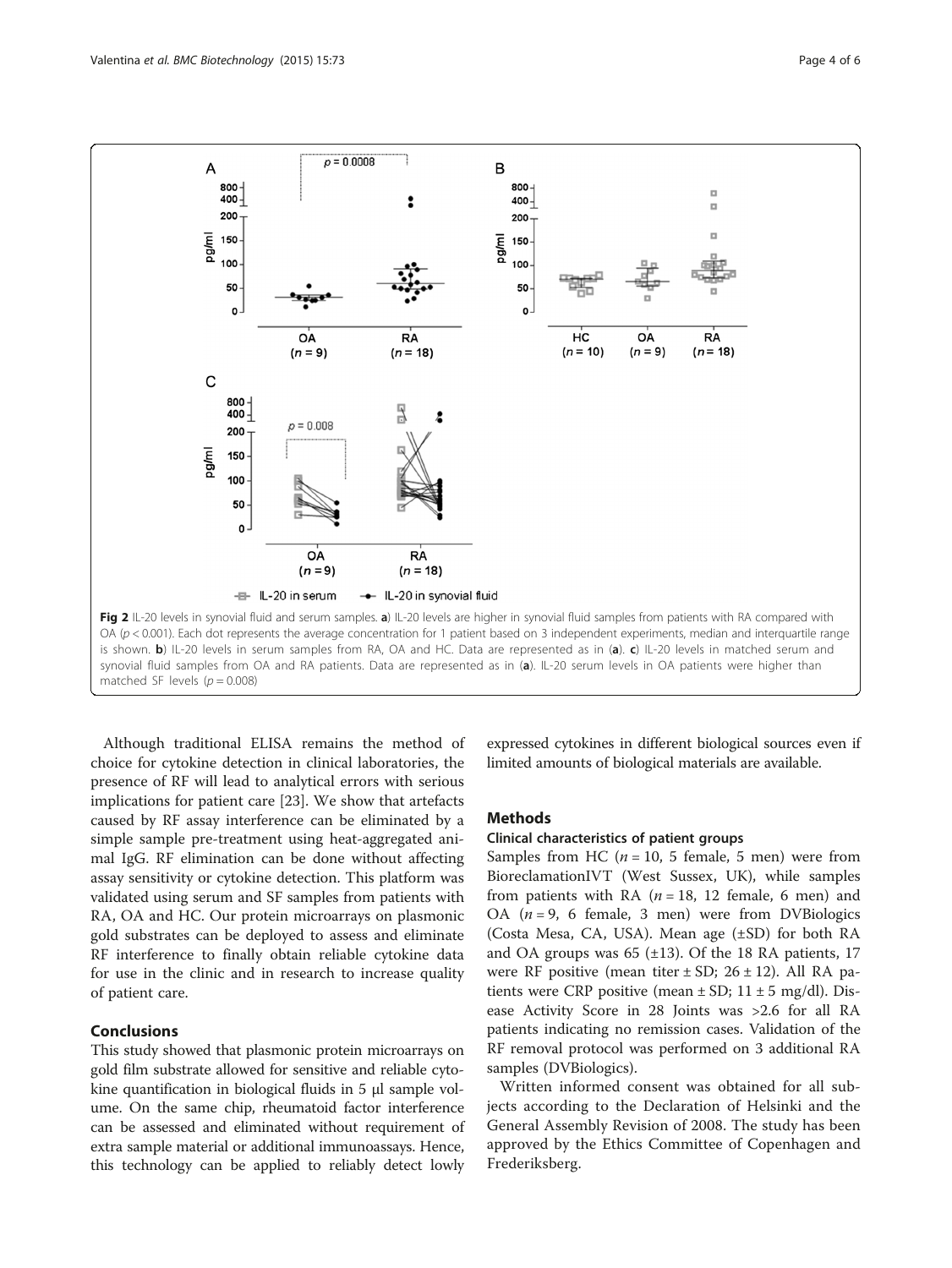#### Protein array reagents

The following reagents were from Sigma–Aldrich (St. Louis, MO, USA); 16-mercaptohexadecanoic acid, cysteamine, 1-ethyl-3-(3-dimethylaminopropyl) carbodiimide, succinic anhydride and N-hydroxysuccinimide. Triethylamine, dimethylformamide and bovine serum albumin (BSA) were from Fisher Scientific (Pittsburgh, PA, USA). Six-armed-poly(ethyleneglycol)–amine was from SunBio (South Korea). PBS (Cat#70011-036) and Tween-20 were from Life Technologies (Grand Island, NY, USA).

Sandwich antibody pairs for IL-20 were produced by Novo Nordisk A/S. Capture anti-IL-20 antibody was of the IgG1 isotype. Unspecific binding was assessed using a IgG1 isotype control from R&D Systems (MAB002, Minneapolis, MN, USA). IRDye-800 streptavidin conjugate was from LiCor Biosciences (Lincoln, NE, USA). Mouse, goat and bovine IgG were from Jackson ImmunoResearch (West Grove, PA, USA).

Purified cytokine antigen standards and sandwich antibody pairs for IL-1β (MAB601, BAF201), IL-10 (MAB2172, BAF217), IL-6 (MAB206, BAF206), and TNFα (MAB610, BAF210) were purchased from R&D systems. All capture antibodies were of the IgG1 isotype.

#### rh-IL-20 protein standards

Rh-IL-20 derived from E.Coli cells was purchased from R&D systems (Cat#1102-IL-025) or produced at Novo Nordisk A/S. Rh-IL-20 produced in HEK-293 cells was from Novo Nordisk A/S. The activity of E.coli expressed Met-IL-20 and HEK-293 expressed IL-20 was determined by a IL-20R1/IL-20R2 Reporter Gene Assay (STAT-Luc) showing  $EC_{50}$  of 896 and 819 pg/ml, respectively (data not shown). The protein standards were diluted from 1 nM to 10 fM (17600–0.176 pg/ml) using 10-fold dilution steps in 5 % BSA in PBS.

# IL-20 assay

Chemically modified plasmonic gold slides were prepared as described [[5\]](#page-5-0). Capture antibody or isotype control antibody (3  $\mu$ M in PBS + 1 % glycerol) were printed in triplicate spots using Bio-Rad VersArray Chipwriter and solid pins (Arrayit, USA) at 25 °C and 60 % humidity, resulting in microarray feature diameters of  $\sim$ 400 µm. Slides were blocked overnight at 4 °C in 5 % BSA in PBS. Samples (5 μl) were diluted 4-fold in PBS and applied to each micro-well and incubated for 4 h at RT. Slides were washed twice in 0.5 % Tween-20 in PBS, once with PBS, and 5 nM human biotinylated polyclonal antibody in 10 % BSA in PBS was incubated over each micro-well for 1 h at RT. Slides were washed as before and 2 nM IR800 conjugated streptavidin in 10 % BSA in PBS solution added to the slides for 1 h at RT. After another wash, slides were rapidly immersed in deionized water and dried with compressed air.

#### Fluorescence measurement and data analysis

Slides were scanned using Odyssey scanner (Li-cor Biosciences) as described [[5\]](#page-5-0). Fluorescence intensities were background-subtracted using the global background subtraction method (GenePixPro V6), before calculating the median pixel intensities for features printed in triplicates. Standard curves were obtained using 5 parameter logistic curve. Limit of detection (LOD) was defined as the concentration at three standard deviations above the mean fluorescence of the blank. Lower limit of quantification (LLOQ) was defined as the lowest concentration at which the recovery of each calibrator was within 70-130 % and the inter-run coefficients of variation  $(CV)$  was  $\langle 20 \rangle$  [[24\]](#page-5-0). The assay range was defined as the concentration range in which the cytokine measurements were linear  $(r^2 > 0.99)$ , inter and intra-run CV was 20 %, respectively, and spike recoveries between 70-130 %. All cytokine measurements are reported as median and range.

Statistical analysis was performed using GraphPad Prism V.6 by applying a Mann–Whitney test. Wilcoxon matchedpairs test was used to compare IL-20 levels in matched serum and synovial fluid of each subject. P-values <0.05 were considered statistically significant.

#### Spike recoveries

Serum samples from three of the HCs were spiked with 20 or 2000 pg/ml of rh-IL-20 (produced in E.Coli by Novo Nordisk A/S). Spike recoveries were obtained by subtracting the observed concentration of the un-spiked sample (observed un-spiked) from the observed concentration of the added sample (observed spiked), and divided by the known concentration of the spiked sample (expected spiked).

# Removal of RF interference

By using an isotype control capture antibody, non-specific signal due to RF can be identified [\[20, 21\]](#page-5-0). To remove RF from biological samples showing RF-interference, we applied a modified protocol of Kragstrup et al. [[20](#page-5-0)], where samples were diluted in an assay diluent containing a mix of animal IgG (mouse, bovine and goat, each at 50 μg/ml in PBS) previously heat-aggregated at 60 °C for 30 min. Serum samples were diluted 4-fold in the assay diluent containing animal IgG and incubated 30 min at RT. Samples were added to the gold slides and IL-20 detection performed as described above. Cytokine measurements were unaffected by addition of animal IgGs to serum samples, as spike-in recoveries for samples with and without animal IgG-treatment ( $n = 3$ , RA donors) were within the accepted range of 70–130 % (IL-6, 99 % (94–103 %);